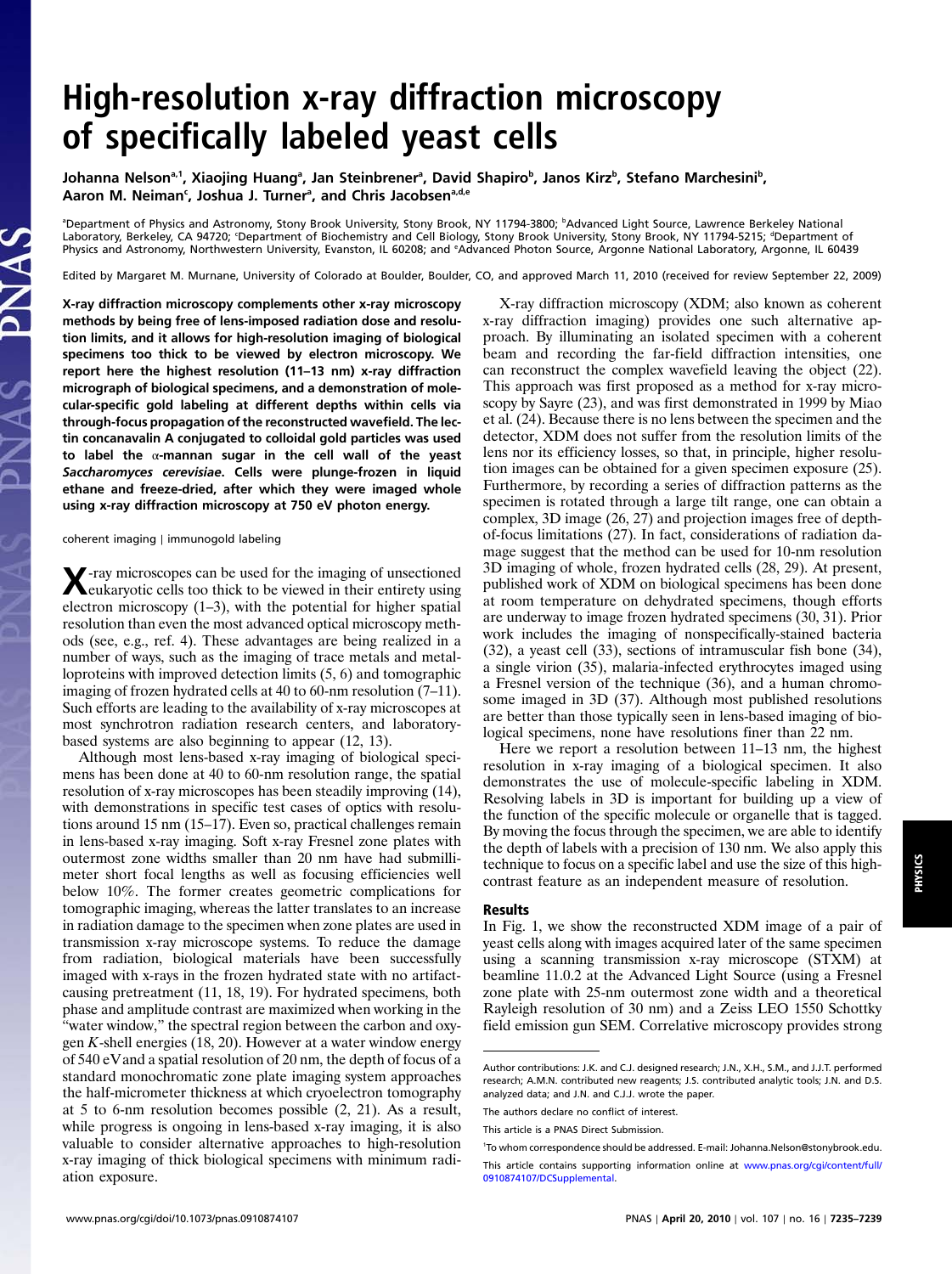

Fig. 1. Saccharomyces cerevisiae yeast with the whi5 mutation and labeled α-mannan as imaged using three methods: XDM(A–C), STXM (D), and SEM (E and F). For XDM, the reconstructed complex wave is represented using brightness for magnitude and hue for phase; three different focal planes are shown [obtained by Fresnel propagation from the plane of the tight support boundary (39)]. The STXM image was acquired using a Fresnel zone plate with a 25-nm outermost zone width. For SEM, the specimen was manually flipped to obtain the front and back views shown. The back view was inverted for easier comparison. Different tilts produce the apparent distortion between the two images. (A) Two vacuoles (V) are shown (bright yellow), along with structures which may be a mitochondrion (M) and the nucleus (N) of the upper right cell. The image agrees well with the STXM image (D), though the STXM image field does not contain the entire upper right cell. The two cells are smaller than the typical size expected of the whi5 mutation, which indicates that the cells may have shrunk from radiation delivered before diffraction data was recorded (40). (B and E) Comparison between immunogold labels (indicated with arrows) visible on the electron-beam-facing surface of the cells using SEM (E) and at an equivalent focal plane using XDM (B). The labels on the thicker areas of the specimen are less visible in the XDM image. (C and F) Comparison between immunogold labels visible on the opposite surface of the cells using SEM (F) and the equivalent focal plane using XDM (C). The red arrow indicates the specific label discussed in Fig. 2. Boxed areas of interest in the three x-ray micrographs are shown at 2× magnification, with color levels scaled to show better contrast.

confirmation of the fidelity of the XDM image and allows for greater confidence in the proposed identification of subcellular components (nucleus, vacuole, mitochondrion) and surface labeling as noted in the figure. In addition, because in XDM one reconstructs a complex wavefield corresponding to the focal plane where the object boundaries best agree with the support [such as the midplane for a spherical cell (38, 39)], this plane can be shifted forward or backward by convolution with a Fresnel propagation kernel. Fig.  $1 B$  and  $C$  shows the reconstructed wavefield propagated to the front and back surfaces of the cells (see [Movie S1](http://www.pnas.org/lookup/suppl/doi:10.1073/pnas.0910874107/-/DCSupplemental/pnas.0910874107_SI.pdf?targetid=SM1) for a video of the propagation); these views agree well with the SEM micrographs shown in Fig. 1  $E$  and  $F$  obtained by

manually flipping the sample. For high-contrast, isolated gold labels, the presence or absence of near-field defocus fringes can be used to identify the longitudinal position of particular isolated labels in the XDM reconstruction. These positions correlate well with the "front" and "back" side of the cells as seen in the SEM images. This can be seen despite the geometrical distortion provided by different sample tilts in the SEM and by the difference in appearance of larger features in the SEM image versus in the XDM reconstruction, where the contrast of larger features is compromised due to the missing data obscured by the detector beamstop.



Fig. 2. Estimation of image resolution based on a view of a single silver-enhanced gold label indicated with a red arrow in Fig. 1E. The magnitude of the XDM wavefield of Fig. 1 is shown at right. A subfield of this image centered on the label of interest was extracted as indicated by the box, and cubic interpolation was then used to expand the image from an original pixel size of 10.6 nm to a pixel size of 0.53 nm. This expanded subfield is shown at left, along with solid isomagnitude contour lines (a more yellow hue indicates contours of larger magnitudes). It was then fit to a 2D Gaussian, with the result of a FWHM major diameter of 51.2 nm (horizontal in this view) and 44.8-nm minor diameter. The radius of this gold label was estimated from the SEM image of Fig. 1E to be 31.9 ± 2.5 nm. Convolving the thickness function of a 32-nm radius sphere with Gaussian point spread functions of various widths, we arrive at a real-space resolution estimate in the 10–20-nm range.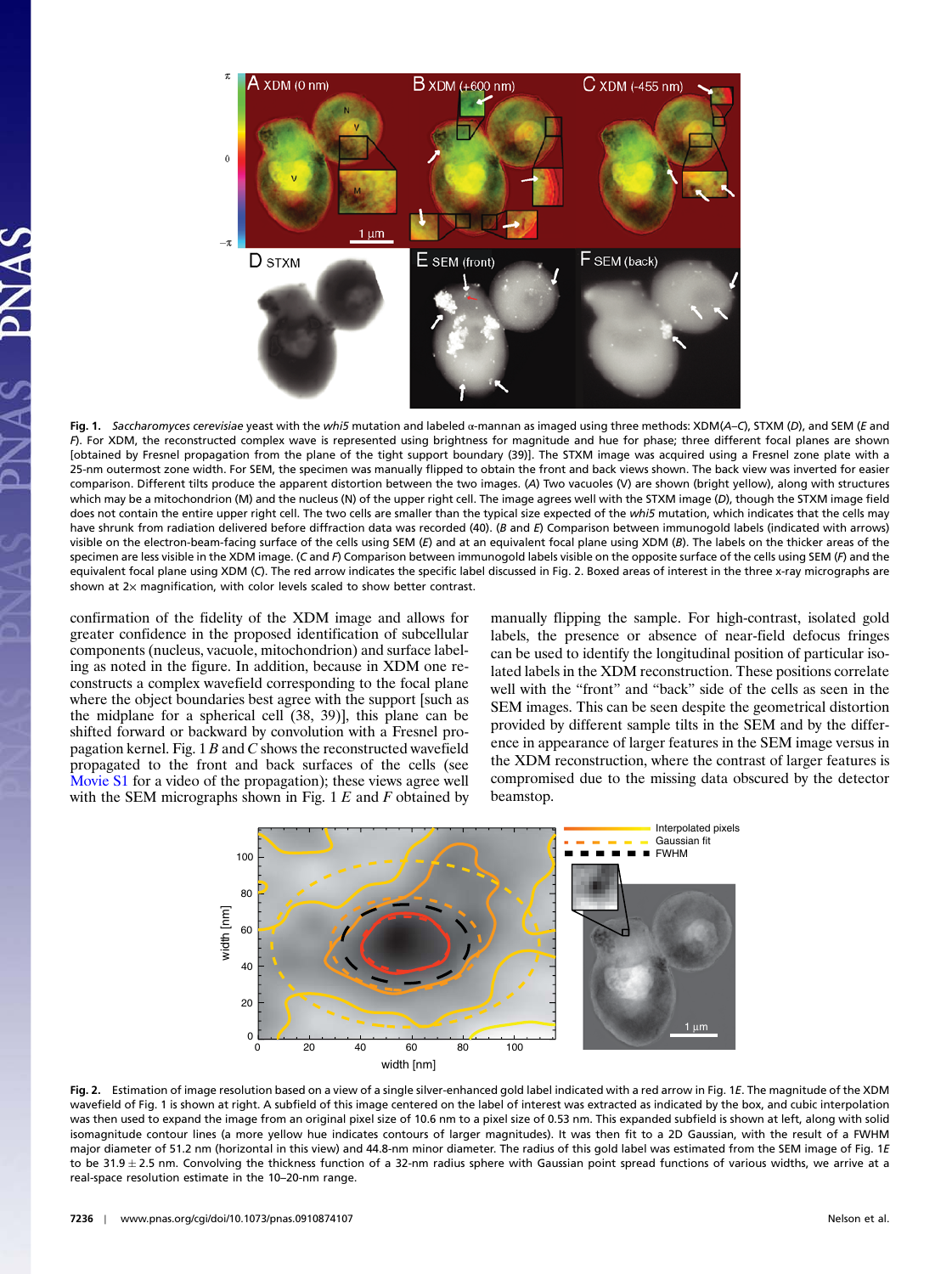

Fig. 3. PRTF (defined as the ratio of the averaged reconstructed Fourier magnitudes to the recorded magnitudes) provides a measure of reproducibility of diffraction phasing as a function of resolution length scales. The PRTF for the reconstructed image of Fig. 1A is shown. The function is relatively flat until a spatial frequency of about 40  $\mu$ m<sup>-1</sup>, corresponding to a half-period resolution of 12.5 nm where it begins to decline. At the real space pixel size of 10.6 nm, indicated by the vertical dashed line, the PRTF value remains above 0.4.

The silver-enhanced gold labels serve as good reference structures for estimating the spatial resolution of the reconstructed image. In Fig. 2, we show a magnitude image (Right) where the region containing the label is shown with the 10.6 nm pixels enlarged. The region is shown  $(Left)$  in a cubic interpolated representation with 0.53-nm pixels with an overlay of isomagnitude contour lines, where a more yellow hue indicates larger magnitude. The interpolated representation was then fit to a 2D Gaussian function so as to avoid a possible bias in the resolution estimation due to the choice of a particular single line profile through the object. The resulting fit, shown in Fig. 2, involves a Gaussian with a FWHM minor diameter of 44.8 nm and a major diameter of 51.2 nm. The SEM image of Fig. 1 was used to find that this silver-enhanced gold label has a radius of  $31.9 \pm 2.5$  nm. Convolving the thickness function of a sphere of this radius with Gaussian point spread functions of varying widths suggests a resolution of the XDM exit wave in the range of 11–20 nm (see [Fig. S1](http://www.pnas.org/lookup/suppl/doi:10.1073/pnas.0910874107/-/DCSupplemental/pnas.0910874107_SI.pdf?targetid=SF1)).

A second estimate of the spatial resolution is provided by the phase retrieval transfer function (PRTF) (27), which is defined as the spatial-frequency-dependent ratio of the magnitudes of the averaged reconstructed wavefield divided by the experimentally recorded diffraction magnitudes. Because the averaging procedures described in Materials and Methods lead to reproducible Fourier amplitudes being reinforced while nonreproducible amplitudes approach an average of zero, the spatial frequency

at which this metric decays sharply tells about the length scale at which reliable phasing declines. As shown in Fig. 3, the PRTF for the reconstructed image begins to show a decline at a half-period resolution around 12.5 nm. At the spatial frequency corresponding to the real space pixels size of 10.6 nm, the PRTF value has dropped below 0.5, suggesting a half-period spatial resolution in the 11 to 13-nm range. This is consistent with the bounds given by the Gaussian resolution estimation obtained from Fig. 2 and is the finest resolution reported to date in XDM of an organic specimen. Although higher spatial resolution has been described in nonbiological XDM studies (41), our estimate is based on both internal structure, rather than edge sharpness (which can be affected by the imposition of a tight finite support constraint), and on a higher value of the PRTF (around 0.5 versus 0.1).

As noted above, XDM can be used for 3D imaging by acquiring a tilt series of diffraction patterns and performing a 3D iterative reconstruction (26, 27), including on biological specimens (37). For the gold-labeled yeast specimen studied here, the lack of cryogenic cooling resulted in radiation damage that limited the number of tilt angles over which diffraction data could be collected (too few for a 3D iterative reconstruction or a tomographic reconstruction of XDM projections). Fig. 4 shows the complex exit waves for specimen tilts of  $-30^\circ$  and  $+15^\circ$  obtained using the same 2D reconstruction procedure as described above for the 0° data. Consistencies between these separately reconstructed angles give confidence to the identification of specific organelles.

## Discussion

The work reported here represents a demonstration that the high spatial resolution of XDM can be used for moleculespecific imaging using gold labeling. By propagating the exit wave, labels in different focal planes can be brought into focus thereby overcoming the limited depth of focus of the 2D projection. An alternative approach to extracting the 3D information from a 2D diffraction pattern, which has recently shown promising results on sparse objects (42), was not attempted on this nonsparse sample. Although the results reported here are of a dehydrated specimen viewed in 2D at room temperature, several groups (including our own) are now working toward 3D XDM studies using frozen hydrated specimens. These efforts complement the immediate viewing capabilities of optic-based x-ray microscopes, and the combination of optic-based microscopy with coherent diffraction approaches (43, 44) may allow both to be achieved in one experiment.

## Materials and Methods

We imaged the whi5 mutant (45) of Saccharomyces cerevisiae, which produces smaller (3 to 4-μm diameter) yeast cells than the 6 to 7-μm diameter typical of the wild type. To label the α-mannan sugars found in the cell walls of the yeast (46), we used the mannose binding protein concanavalin A (conA) conjugated to 1.8-nm gold particles from Nanoprobes Incorporated. Cells were cultured in yeast peptone dextrose medium at 30° C, rinsed, and



Fig. 4. Three independently reconstructed x-ray micrographs at −30°, 0°, +15° tilt angles. Magnitude is shown as brightness and phase as hue. The two vacuoles (V) and the upper right nucleus (N) are shown.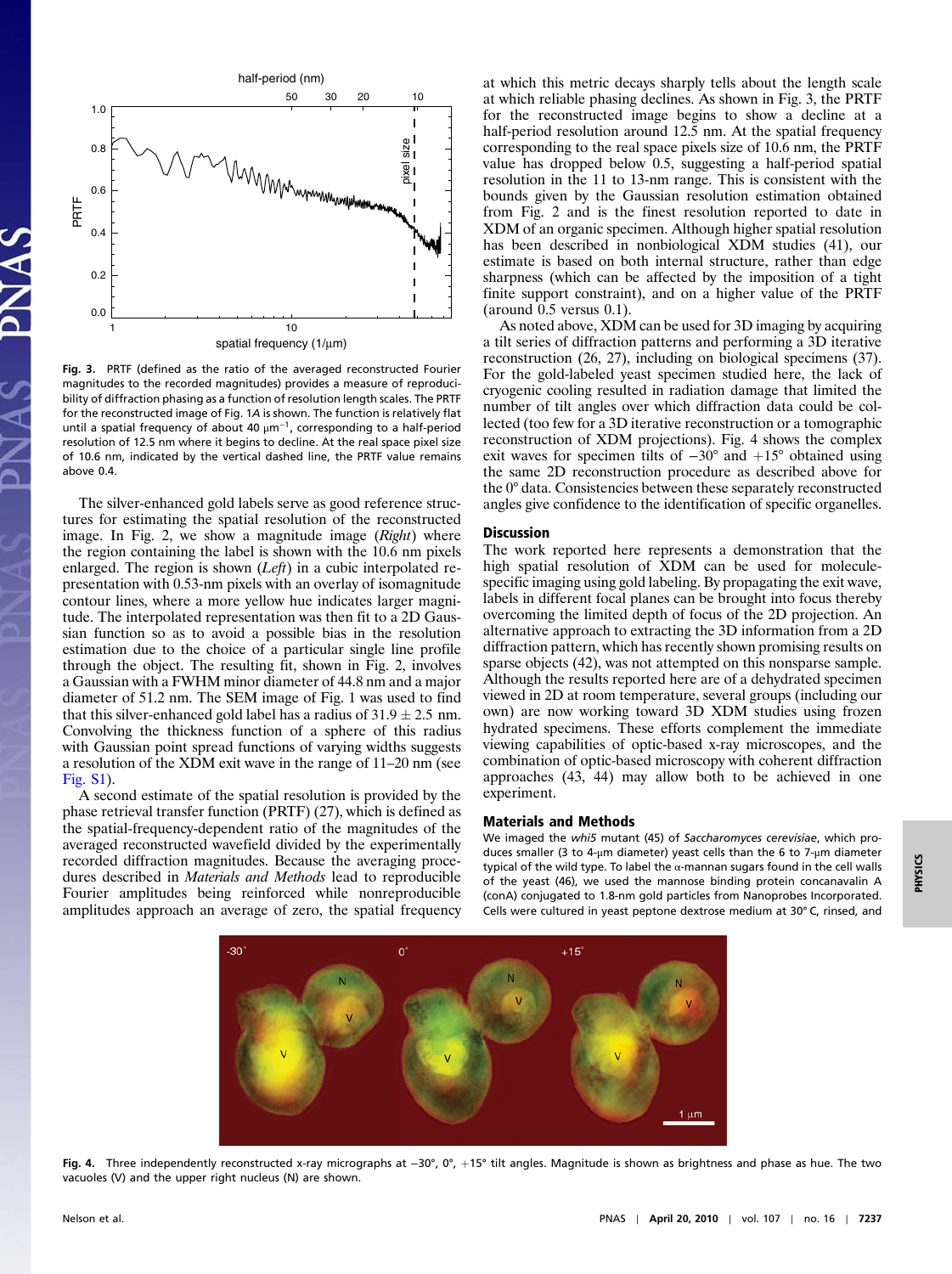then placed in suspension, without fixation, in a dilute solution of the conAgold resulting in a random distribution of gold particles across the surface of the cell. A light-sensitive silver enhancer from Nanoprobes Incorporated was then used to increase the size of the labels. After labeling and enhancement, the cells were diluted with distilled water to the proper concentration and then allowed to settle on a formvar-coated, carbon-stabilized electron microscopy grid before being plunge-frozen in liquid ethane to minimize ice crystal formation. An EMS775X turbo freeze-drier from Electron Microscopy Sciences was used to dry the frozen specimens by sublimation, thereby avoiding both ice recrystallization and cell collapse that could otherwise result from air drying.

Following specimen preparation, coherent x-ray diffraction data were recorded at 750-eV photon energy using an experimental apparatus developed at Stony Brook (47) and located at beamline 9.0.1 of the Advanced Light Source at Lawrence Berkeley National Laboratory. Our procedure was similar to what we have previously reported for imaging yeast cells (33). The required spatial and temporal coherence were achieved using a 5-μm pinhole located 25-mm upstream of the specimen. By employing a moveable beamstop and recording multiple summed exposures, we were able to record diffraction data over a range of scattering angles and intensities on a Roper Scientific MTE-2 CCD detector with 1340  $\times$  1300 pixels of 20-µm size, located 13-cm downstream from the specimen. At each tilt angle, a total of 34 diffraction patterns were taken at different beamstop positions and exposure times; the total x-ray exposure time was 406.2 s with an estimated cumulative irradiance of 1.7 × 10<sup>9</sup> photons/ $\mu$ m<sup>2</sup>; this corresponds to an estimated skin dose of 1.2 × 10<sup>8</sup> Gray to  $\rho = 1.35$  g/cm<sup>3</sup> dense protein. The individual exposures were combined using a newly developed automated assembly program to obtain a single diffraction intensity image. The final image had a dynamic range of over five orders of magnitude and a 19  $\times$  19 missing pixel region in the center due to the saturation limits of the detector.

From the full assembled array, a 1024  $\times$  1024 subset was used for the image reconstruction process, with a maximum spatial frequency of 67 μm<sup>−</sup><sup>1</sup> or 7.5 nm half-period at the corners, and a real space pixel size of 10.6 nm. An initial approximation of the object's support [the reconstruction array subspace within which the specimen is constrained to fit (22)] was obtained from the autocorrelation of the diffraction pattern; it was subsequently tightened using a combination of the shrinkwrap algorithm (48) and manual adjustment. For iterative reconstructions, we used the difference map algorithm (39, 49) with a positivity constraint applied to the imaginary part of the complex array (effectively limiting the maximum phase shift

- 1. Sayre D, Kirz J, Feder R, Kim DM, Spiller E (1977) Potential operating region for ultrasoft x-ray microscopy of biological specimens. Science 196:1339–1340.
- 2. Grimm R, et al. (1997) Energy filtered electron tomography of ice-embedded actin and vesicles. Biophys J 72:482-489.
- 3. Jacobsen C, Medenwaldt R, Williams S (1998) A Perspective on Biological X-Ray and Electron Microscopy, eds J Thieme, G Schmahl, E Umbach, and D Rudolph (Springer, Berlin), pp II-93–102.
- 4. Hell S (2007) Far-field optical nanoscopy. Science 316:1153–1158.
- 5. Paunesku T, Vogt S, Maser J, Lai B, Woloschak G (2006) X-ray fluorescence microprobe imaging in biology and medicine. J Cell Biochem 99:1489–1502.
- 6. Fahrni C (2007) Biological applications of x-ray fluorescence microscopy: Exploring the subcellular topography and speciation of transition metals. Curr Opin Chem Biol 11:121–127.
- 7. Weiß D, et al. (2000) Computed tomography of cryogenic biological specimens based on x-ray microscopic images. Ultramicroscopy 84:185–197.
- 8. Wang Y, Jacobsen C, Maser J, Osanna A (2002) Soft x-ray microscopy with a cryo STXM: II. Tomography. J Microsc 197:80-93.
- 9. Schneider G, et al. (2000) Computed tomography of cryogenic cells. Surf Rev Lett 9:177–183.
- 10. Larabell C, Le Gros M (2004) X-ray tomography generates 3-D reconstructions of the yeast, Saccharomyces cerevisiae, at 60-nm resolution. Mol Biol Cell 15:957–962.
- 11. Parkinson D, McDermott G, Etkin L, Le Gros M, Larabell C (2008) Quantitative 3-d imaging of eukaryotic cells using soft x-ray tomography. J Struct Biol 162:380–386.
- 12. Berglund M, Rymell L, Peuker M, Wilhein T, Hertz HM (2000) Compact water-window transmission x-ray microscopy. J Microsc 197:268–273.
- 13. Tkachuk A, et al. (2007) X-ray computed tomography in Zernike phase contrast mode at 8 keV with 50-nm resolution using Cu rotating anode x-ray source. Z Kristallogr 222:650–655.
- 14. Kirz J, Jacobsen C (2009) The history and future of x-ray microscopy. J Phys Conf Ser 186:012001 1–11.
- 15. Chao W, Harteneck B, Liddle J, Anderson E, Attwood D (2005) Soft x-ray microscopy at a spatial resolution better than 15 nm. Nature 435:1210–1213.
- 16. Jefimovs K, et al. (2007) Zone-doubling technique to produce ultrahigh-resolution x-ray optics. Phys Rev Lett 99:264801 1–4.
- 17. Kang H, et al. (2008) Focusing of hard x-rays to 16 nanometers with a multilayer Laue lens. Appl Phys Lett 92:221114 1–3.
- 18. Schneider G (1998) Cryo x-ray microscopy with high spatial resolution in amplitude and phase contrast. Ultramicroscopy 75:85–104.

through the specimen to  $\pi$ , corresponding to a total projected thickness limit of 1.5 μm of solid dry protein). A total of 10 independent iteration runs were performed using the same tightened object support. For each of the 10 runs, we began with a random initial phase start and ran for 2,000 iterations. At this point, we carried out another 8,000 iterations where the complex Fourier projection was saved every 100 iterations for averaging at the end [thereby reinforcing consistent phase while averaging out fluctuations (39)]. Before results were averaged, the global phase was adjusted to a common value using the method suggested by Chapman et al. (27). At the end of these separate procedures of 10,000 iterations each, the 10 resulting averaged reconstructions had any remaining linear phase ramps removed, were high-pass filtered to reduce the signal from the unconstrained low-spatial frequencies corresponding to the missing pixels region, and their global phases were reset such that the real part of the complex array was maximized (39) before being averaged together to yield the final complex image. Finally, to compare the complex reconstructed wavefield to the transmission x-ray micrograph, we multiplied the wavefield by a constant phase and added an amplitude such that the scatter plot of the wavefield begins in the positive real and imaginary quadrant and spirals toward negative values. Due to Babinet's principle (50), such uniform adjustments are valid because they are only detectable in the low-spatial frequency signal blocked by our beamstop.

ACKNOWLEDGMENTS. The authors extend our appreciation to David Sayre and Malcolm Howells for their continued contribution. We wish to thank Vishwas Joshi of Nanoprobes Incorporated for the custom-made labels and silver enhancement kit and Stefan Vogt at the Advanced Photon Source for his help with specimen freeze-drying. We also thank Jim Quinn at Stony Brook University for help with the SEM images. Finally, we thank the Advanced Light Source staff for their support, especially Tolek Tyliszczak, beamline scientist at beamline 11.0.2 for his help with the STXM image. The authors thank the National Institute for General Medical Services at the National Institutes for Health for its support of the application of XDM to biological imaging under Contract 5R21EB6134. We thank the Division of Materials Sciences and Engineering, Office of Basic Energy Sciences, at the Department of Energy for support of XDM methods and instrumentation development under Contract DE-FG02-07ER46128. The Advanced Light Source is supported by the Director, Office of Science, Office of Basic Energy Sciences, of the US Department of Energy under Contract DE-AC02-05CH11231.

- 19. Maser J, et al. (2000) Soft x-ray microscopy with a cryo STXM: I. Instrumentation, imaging, and spectroscopy. J Microsc 197:68–79.
- 20. Wolter H (1952) Mirror systems as grazing incidence imaging optics for X-rays (Translated from German). Ann Phys 10:94–114–286.
- 21. Medalia O, et al. (2002) Macromolecular architecture in eukariotic cells visualized by cryoelectron tomography. Science 298:1209–1213.
- 22. Fienup J (1978) Reconstruction of an object from the modulus of its Fourier transform. Opt Lett 3:27–29.
- 23. Sayre D (1980) Imaging Processes and Coherence in PhysicsLecture Notes in Physics, eds M Schlenker et al. (Springer, Berlin), 112, pp 229–235.
- 24. Miao J, Charalambous P, Kirz J, Sayre D (1999) An extension of the methods of x-ray crystallography to allow imaging of micron-size non-crystalline specimens. Nature 400:342–344.
- 25. Huang X, et al. (2009) Signal-to-noise and radiation exposure considerations in conventional and diffraction x-ray microscopy. Opt Express 17:13541–13553.
- 26. Miao J, et al. (2002) High resolution 3D x-ray diffraction microscopy. Phys Rev Lett 89:088303 1–4.
- 27. Chapman H, et al. (2006) High resolution ab initio three-dimensional x-ray diffraction microscopy. J Opt Soc Am A 23:1179–1200.
- 28. Shen Q, Bazarov I, Thibault P (2004) Diffractive imaging of nonperiodic materials with future coherent x-ray sources. J Synchrotron Rad 11:432–438.
- 29. Howells M, et al. (2009) An assessment of the resolution limitation due to radiationdamage in x-ray diffraction microscopy. J Electron Spectrosc 170:4–12.
- 30. Huang X, et al. (2009) Soft x-ray diffraction microscopy of a frozen hydrated yeast cell. Phys Rev Lett 103:198101 1–4.
- 31. Lima E, et al. (2009) Cryogenic x-ray difrraction microscopy for biological samples. Phys Rev Lett 103:198102 1–4.
- 32. Miao J, et al. (2003) Imaging whole escherichia colibacteria by using single-particle x-ray diffraction. Proc Natl Acad Sci USA 100:110–112.
- 33. Shapiro D, et al. (2005) Biological imaging by soft x-ray diffraction microscopy. Proc Natl Acad Sci USA 102:15343–15346.
- 34. Jiang H, et al. (2008) Nanoscale imaging of mineral crystals inside biological composite materials using x-ray diffraction microscopy. Phys Rev Lett 100:038103 1–4.
- 35. Song C, et al. (2008) Quantitative imaging of single, unstained viruses with coherent x rays. Phys Rev Lett 101:158101 1–4.
- 36. Williams G, et al. (2008) High-resolution x-ray imaging of Plasmodium falciparuminfected red blood cells. Cytom Part A 73A:949–957.